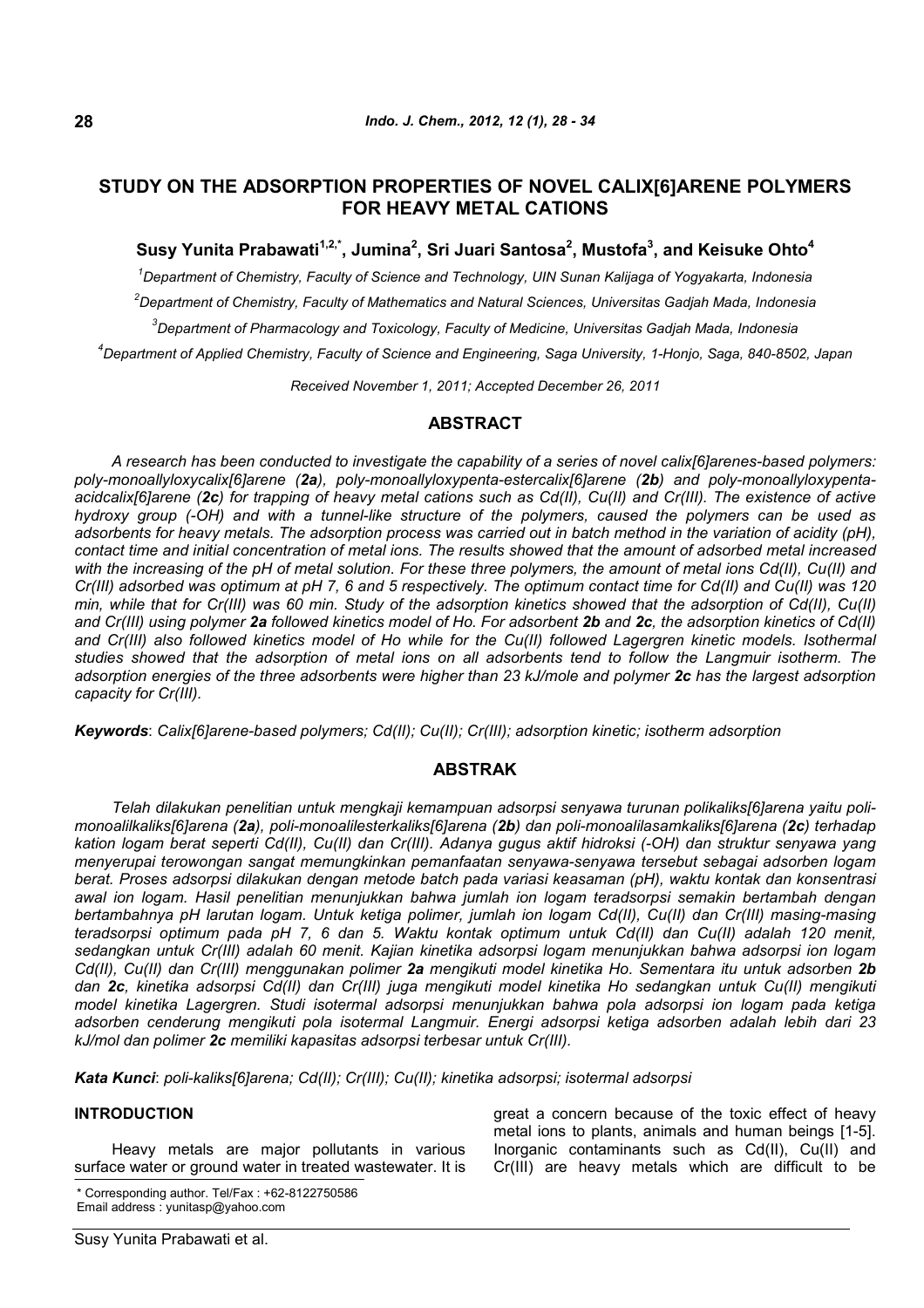degraded into harmless species [6]. When these metals accumulate to reach toxic concentrations, it can certainly result in ecological damage.

The most commonly methods have been used to remove heavy metal ions from various aqueous solutions such as chemical precipitation, ion exchange, filtration and adsorption, etc. [7-8]. Among these methods, adsorption has increasingly received more attention in recent years because the method is simple, relatively low-cost and effective in removing heavy metal ions, especially at medium to low metal ion concentrations.

One of the potential compound to develop is calixarene. Calixarenes are such of macrocyclic compounds which have a fairly unique molecular geometry with almost unlimited derivate possibilities [9]. The peculiarity of the structure gives great potential for further development.

Calix[6]arene with six phenol ring arrange the molecules are relatively more easily made than calix[4]arene. It has provided important avenue to be used for various utilization. Several studies have shown that the calix[6]arenes and their derivatives widely used as an electrode to detect uranium (VI) in aqueous solution [10]. Furthermore its have been applied as catalysts in synthetic reactions [11] and in a number of instances, they were also used as a potential adsorbent for heavy metals, dye or organic wastewater [12-13].

To enhance the affinity of calixarenes toward metal ions, there are two general strategies have been adopted: either there have been incorporated different ionophoric groups including carbonyl, amide, nitrile and other suitable functionalities onto the calix-platform, or the calixarene units were fixed in a polymeric matrix. Various studies have been carried out in this regard, for instance, calix[6]-based polymers showed remarkable abilities to trap alkali metal ions and  $UO<sub>2</sub>$  [14]. The adsorption properties of calix[6]-amide polymers has been also reported toward soft cations  $(Ag^+, Hg^{2+})$  and hard cations (Na<sup>+</sup>, K<sup>+</sup>) [15] and in our previous work, we have also synthesized poly-diallylcalix[6]arene and it has been investigated to trap Cr(III) cation [16].

Adsorption process is generally based on the interaction between metal and active groups existed on the surface of adsorbent through complex formation [17]. The hydroxy group on poly-calix[6]arene plays an important role as an active groups for cation binding. That phenolic OH groups can be substituted by other functional groups to produce derivatives that having different shapes and may act as effective and selective adsorbent.

Thus, continuation to our studies, herein we report the application of poly-monoallyloxy-calix[6]arene and their ester and acid derivatives as adsorbent for heavy metals. To research the adsorption capacity and mechanism of adsorbent, metal ion of Cd(II), Cu(II), and Cr(III) are chosen as adsorbate. Cd(II) metal ion representing of soft acid, Cu(II) metal ion representing of middle-class while the Cr metal ion represent the hard acid. Besides that the three metal ions are also the main pollutant in Indonesian waters.

#### **EXPERIMENTAL SECTION**

#### **Materials**

Poly-monoallyloxycalix[6]arene, poly-monoallyl oxypenta-estercalix[6]arene and poly-monoallyloxy penta-acidcalix[6]arene used in this study were prepared from *p*-*tert*-butylphenol according to the procedures reported previously [18], obtained according to synthetic method given in Fig. 1. The aqueous solution of Cd, Cu and Cr 1000 mg/L was prepared by using the analytical grade Merck product.

#### **Instrumentation**

Magnetic stirrer, concentration of the samples was analyzed by using Atomic Absorption Spectrophotometer (AAS, GBC Australia at Analytical Laboratory, UGM).

#### **Procedure**

The procedure of this research was carried out in the following stages, i.e. (1) adsorption studies for trapping of heavy metals, (2) adsorption kinetics, and (3) adsorption isotherm.

#### *Adsorption Studies of Calix[6]arene Polymers for Trapping of Cd(II), Cu(II), and Cr(III)*

**Effect of pH.** A series of 10 mL of each metal solution (Cd(II), Cu(II), and Cr(III)) 10 mg/L was prepared and the pH adjustments were performed with 0.1 M HCl or 0.1 M NaOH. Into every metal solution, 0.008 g of each polymer was poured and then stirred for 2 h. After filtering, the concentration of metal in the supernatant was analyzed by using atomic adsorption spectrometry (AAS).

**Adsorption Kinetics.** The kinetics experiments were investigated to determine the adsorption rate constant. Batch adsorption experiments were carried out by shaking 0.008 g of each polymer in 10 mL of the metal solution 10 mg/L at the optimum of pH for different reaction times (15–240 min). After filtering, the concentration of metal in the supernatant was analyzed by using AAS. The data was analyzed using three different adsorption kinetic models.

**Adsorption Isotherm.** Approach of either Langmuir and Freundlich isotherm models were also used to study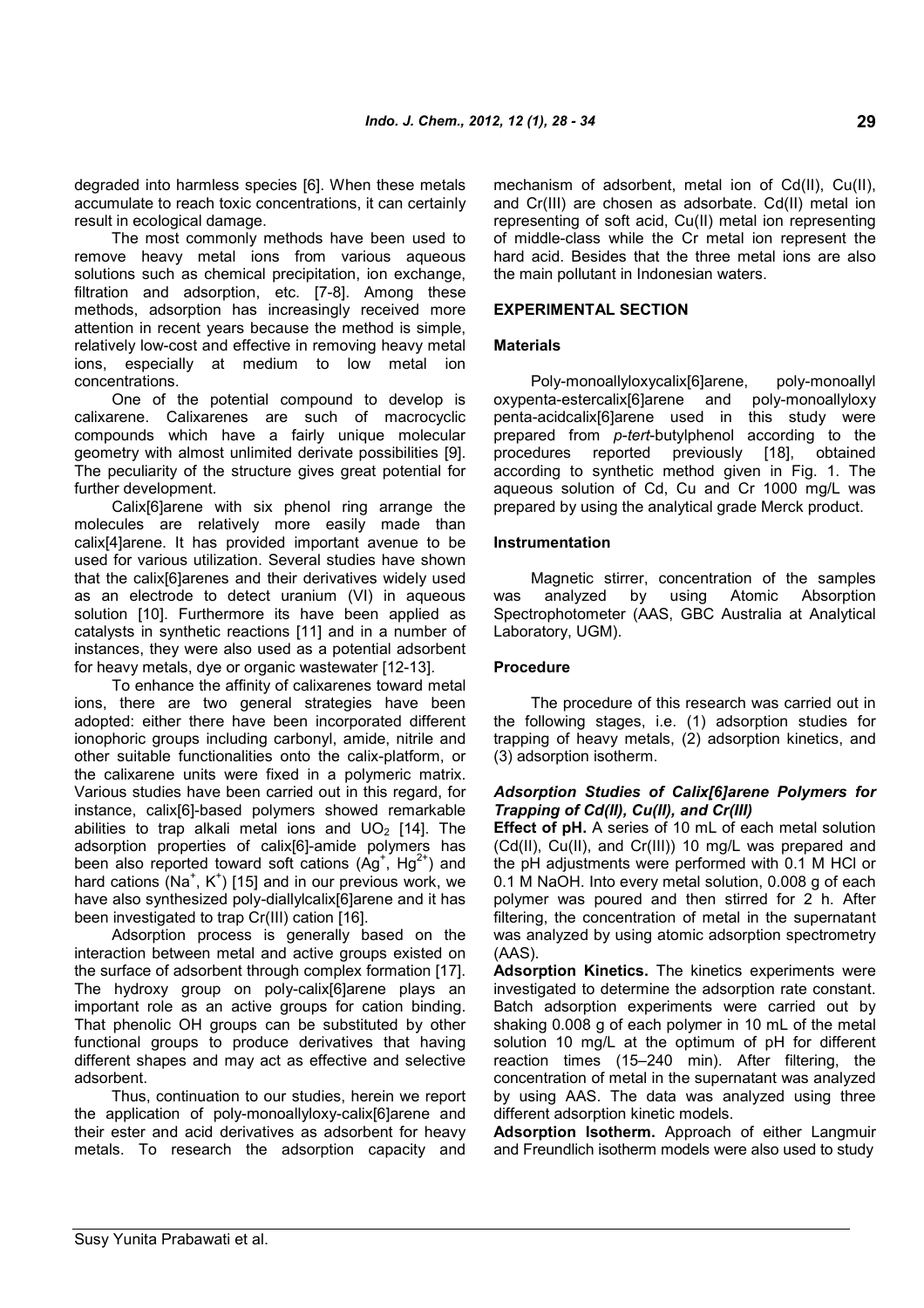

**2a-c : R = H, CH2COO C2H<sup>5</sup> , CH <sup>2</sup>COOH Fig 1.** The synthetic route of preparation of poly-calix[6]arenes

the adsorption equilibrium of Cd(II), Cu(II), and Cr(III) by the polymers. As much as 0.008 g of each polymer was interacted with and stirred in 10 mL of solution containing the various concentrations of 4, 8, 12, 16, and 20 mg/L of each metal at the optimum of pH and contact time. After separating the supernatants, the concentration of metal in the supernatant was analyzed by AAS.

#### **RESULT AND DISCUSSION**

The synthesis of poly-calix[6]arene derived were prepared from *p*-*tert*-butylphenol which polymerized with concentrated sulfuric acid according to the procedures reported previously [18]. The scheme of the synthetic route of polymers was showed in Fig. 1.

The application of these polymers as adsorbent for Cd(II), Cu(II), and Cr(III) was investigated in batch systems. The adsorption parameters included the variation of pH, adsorption kinetic and adsorption isotherm.

#### **Effect of pH**

pH is one of the most important factors affecting the adsorption process. Adsorption ability of metal ions can depend on pH because of protonation of the anionic of Cd, Cu and Cr are in the form of  $Cd^{2+}$ ,  $Cu^{2+}$ , and  $Cr^{3+}$ . Fig. 2-4 depicts the effect of pH on the adsorption of Cd(II), Cu(II), and Cr(III) ions on polycalix[6]arene.

It showed that the concentration of adsorbed metal increased with the increasing of the pH of metal solution. The increase of sorption from pH 2 to 5 must be caused by the decrease of the amount of  $H^+$  in the medium, and therefore, the competition between metal ions and  $H^+$  in occupying the active sites of the sorbents also decreased. For these three polymers, the concentration of metal ions Cd(II), Cr(III) and Cu(II) group [19]. Similarly, in poly-calix[6]arenes, the protonation of the phenolic-OH group is expected to play a role in the adsorption process.

In this study, the adsorption of Cd(II), Cu(II) and Cr(III) was studied at the pH range which the metal species optimum adsorbed at pH 7, 5 and 6 respectively. At pH value higher than 7, the sorption competed with the precipitation. A similar adsorption mechanism was presented by previous researchers on Cr(III) sorption onto poly-diallylcalix[6]arene [16] and on Cu(II) sorption onto calix[4]arene polymer [4].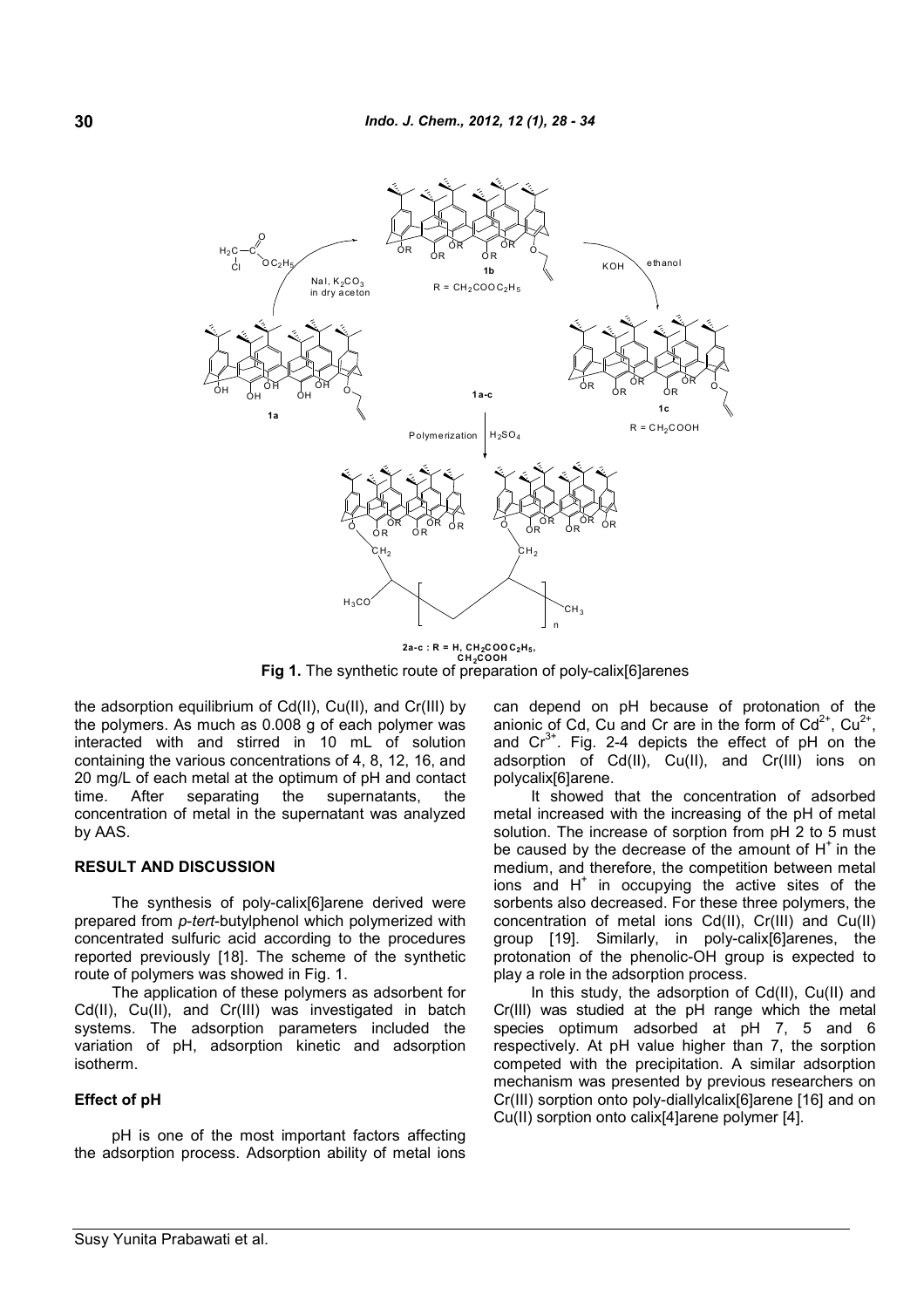

**Fig 2.** Effect of pH on adsorption of Cd(II), Cu(II) and Cr(III) onto polymer **2a**



**Fig 3.** Effect of pH on adsorption of Cd(II), Cu(II) and Cr(III) onto polymer **2b**

#### **Adsorption Kinetic Models**

Adsorption metal process by calix[6]arene polymers conducted at constant temperature 25 °C. Fig. 5-7 presents the time dependence of the adsorption of metal ions. It was found that the adsorption of metal ions increased with increasing contact time and then having an equilibrium. For these three polymers, the optimum contact time for Cd(II) and Cu(II) is 120 min, while for Cr(III) is 60 min.

Parameter commonly used to study the rate of adsorption is the adsorption rate constant, k. From the data obtained, it can be analyzed to study the adsorption kinetics based on several models of the adsorption kinetics, i.e. a single ion of Santosa-Muzakky [20], pseudo first order (Lagergren), and the second order of the Ho [21].

Based on the data showed in Table 1, it shows that the kinetics model of Ho has a curve with a linearity higher than the kinetic model Santosa-Muzaky and Lagergren kinetic model for the third adsorption of metal ions using polymer **2a**. It can be concluded that all three metals adsorption using adsorbents **2a** tend to follow the pseudo second order. On the other hand, for adsorbent **2b** and **2c**, the adsorption kinetics of Cd(II) and Cr(III)







**Fig 5.** Effect of contact time on adsorption of metal ion onto polymer **2a**

followed kinetics model of Ho while for the Cu(II) followed Lagergren kinetic models. These results are similar by previous researchers [22] showed that adsorption of Cr(III) onto polypropylcalix[4]arenes followed the kinetics model of Ho. By using the three adsorbents, shows that the adsorption rate constant for Cr(III) is greatest when compared to the adsorption of Cd(II) and Cu(II). This means that within the same time, calix[6]arene polymers can adsorb Cr(III) more than Cd(II) and Cu(II).

#### **Adsorption Isotherm**

Several models have been published in the literature to describe experimental data of adsorption isotherms. The Langmuir and Freundlich models are the most frequently employed models. In this study, both models were used to describe the relationship between the adsorbed amount of Cd(II), Cu(II), and Cr(III) and its equilibrium concentration in solution.

Langmuir isotherm model:  $C/X_m = 1/bK + C/b$ Freundlich isotherm model:  $log X_m = log B + 1/n$  (log C) where:

C, the equilibrium concentration in solution

 $X<sub>m</sub>$ , metal sorbed per g sorbent at equilibrium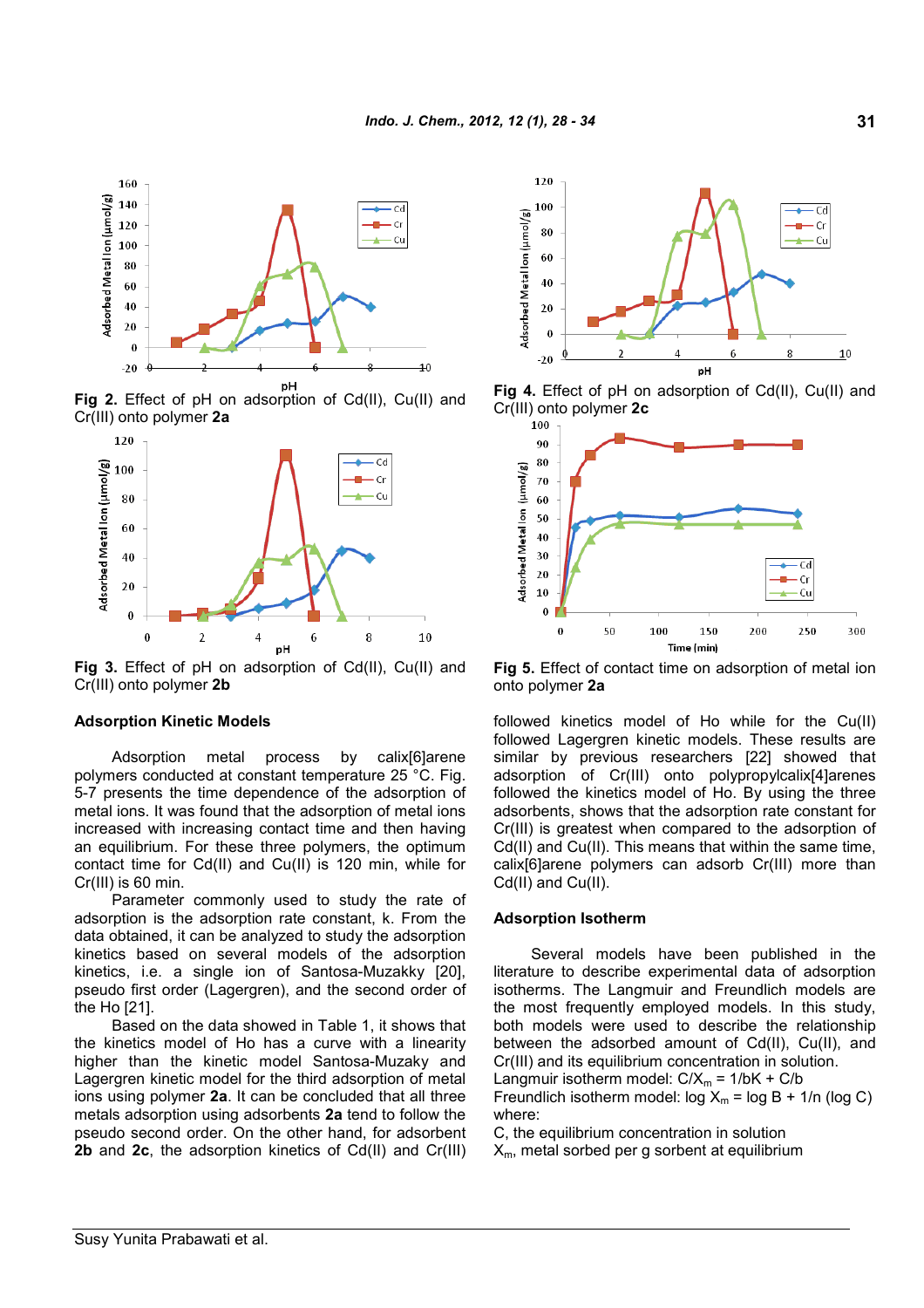



**Fig 6**. Effect of contact time on adsorption of metal ion onto polymer **2b**

**Fig 7.** Effect of contact time on adsorption of metal ion onto polymer **2c**

| <b>Table 1. The Adsorption Kinetic Models</b> |                                  |                                                                           |                        |                             |                        |                                   |                                   |
|-----------------------------------------------|----------------------------------|---------------------------------------------------------------------------|------------------------|-----------------------------|------------------------|-----------------------------------|-----------------------------------|
|                                               | <b>Adsorption Kinetic Models</b> |                                                                           |                        |                             |                        |                                   |                                   |
|                                               |                                  | Santosa-Muzakky                                                           |                        | <b>Pseudo Orde 1</b>        |                        | Pseudo Orde 2 (Ho)                |                                   |
|                                               |                                  | Co<br>$\ln$<br>Ca <sub>2</sub><br>$-$ = K <sub>1</sub> $\frac{t}{Ca}$ + k |                        | (Lagergren)                 |                        |                                   |                                   |
| Equation                                      |                                  |                                                                           |                        | $ln(qe - qt) = log qe - kt$ |                        | $\overline{qt}$<br>$2kqe^2$<br>qe |                                   |
|                                               |                                  | Co                                                                        |                        |                             |                        |                                   |                                   |
|                                               |                                  | $R^2$                                                                     | k (min <sup>-1</sup> ) | $R^2$                       | k (min <sup>-1</sup> ) | $R^2$                             | k (min $^{-1}$ )                  |
|                                               | Cd                               | 0,6366                                                                    | $1.2 \times 10^{-3}$   | 0,6658                      | $2 \times 10^{-5}$     | 0,9098                            | $4.5 \times 10^{-7}$              |
| Adsorbent 2a                                  | Cu                               | 0,4432                                                                    | $5 \times 10^{-4}$     | 0,7889                      | $7.1 \times 10^{-3}$   | 0,8051                            | $6.3 \times 10^{-2}$              |
|                                               | Cr                               | 0.3151                                                                    | $5 \times 10^{-4}$     | 0.7926                      | $3.2 \times 10^{-3}$   | 0.9203                            | $1.03 \times 10^{-2}$             |
|                                               | Cd                               | 0.4500                                                                    | $9 \times 10^{-4}$     | 0.8001                      | $2 \times 10^{-3}$     | 0.915                             | $1.3 \times 10^{-3}$<br>$10^{-2}$ |
| Adsorbent 2b                                  | Cu                               | 0.2418                                                                    | $4 \times 10^{-5}$     | 0.8671                      | $1.1 \times 10^{-3}$   | 0.6798                            |                                   |
|                                               | Cr                               | 0.4153                                                                    | $3 \times 10^{-4}$     | 0.8837                      | $3.7 \times 10^{-3}$   | 0.9295                            | $1.88 \times 10^{-2}$             |
|                                               | Cd                               | 0.7429                                                                    | $1.2 \times 10^{-3}$   | 0.8329                      | $2.5 \times 10^{-3}$   | 0.9394                            | $3.8 \times 10^{-3}$              |
| Adsorbent 2c                                  | Cu                               | 0.7000                                                                    | $6 \times 10^{-4}$     | 0.9511                      | $3.5 \times 10^{-3}$   | 0.8761                            | $1.15 \times 10^{-2}$             |
|                                               | Cr                               | 0.2358                                                                    | $3 \times 10^{-4}$     | 0.8307                      | $2.3 \times 10^{-3}$   | 0.9184                            | $5.8 \times 10^{-3}$              |

#### **Table 2.** Langmuir and Freundlich Isotherm Models

| <b>Isotherm Parameters</b> |                     | <b>Adsorbent 2a</b> |        | <b>Adsorbent 2b</b> |        |        | <b>Adsorbent 2c</b> |        |        |        |
|----------------------------|---------------------|---------------------|--------|---------------------|--------|--------|---------------------|--------|--------|--------|
|                            |                     | Cd                  | Cu     | Cr                  | Cd     | Cu     | Cr                  | Cd     | Cu     | Cr     |
| Langmuir                   | $Xm$ (umol/g)       | 29.38               | 41.08  | 55.65               | 24.41  | 9.03   | 25.27               | 26.91  | 50.44  | 73.23  |
|                            | $K \times 10^4$     |                     |        |                     |        |        |                     |        |        |        |
|                            | (L/mol)             | 22.28               | 52.46  | 1.29                | 5.62   | 1.55   | 5.48                | 74.33  | 15.72  | 3.19   |
|                            | $\Delta G$ (KJ/mol) | 30.42               | 32.54  | 23.39               | 27.02  | 23.84  | 26.96               | 33.39  | 29.56  | 25.62  |
|                            | Rʻ                  | 0.9765              | 0.9583 | 0.8145              | 0.9767 | 0.8016 | 0.8840              | 0.9227 | 0.9117 | 0.8590 |
| <b>Freundlich</b>          | $K$ (mol/g)         | 31.460              | 1.701  | 0.913               | 1.156  | 0.119  | 1.728               | 24.176 | 2.159  | 2.460  |
|                            | $R^2$               | 0.1785              | 0.4876 | 0.8090              | 0.8754 | 0.6725 | 0.0129              | 0.2166 | 0.4845 | 0.2208 |

b, Langmuir's sorption capacity

## K, sorption affinity

B, Freundlich's sorption capacity

The application of the two models are resulted the adsorption parameters as shown in Table 2. Table 2 showed that the linearity of the Langmuir isotherm model is higher than Freundlich isotherm model for all three metal ions. Thus the pattern of adsorption of Cd(II), Cr(III) and Cu(II) on the polymer **2a-c** tend to follow the Langmuir isotherm model. This means that the adsorption process occurs on the monolayer instead of multilayer. Therefore, it can be assumed that the maximum adsorption occurs when all of the active sites of adsorbents filled by the adsorbate forming the monolayer.

The adsorption capacity and energy can also be determined from the Langmuir equation. Adsorption energy equation can be written as E ads = - ΔG<sup>o</sup> = R T In K, where R is an ideal gas constant  $(8.314 \text{ J K}^{-1})$ mole<sup>-1</sup>), T is temperature (Kelvin), and K is a the Langmuir constant (L/mole).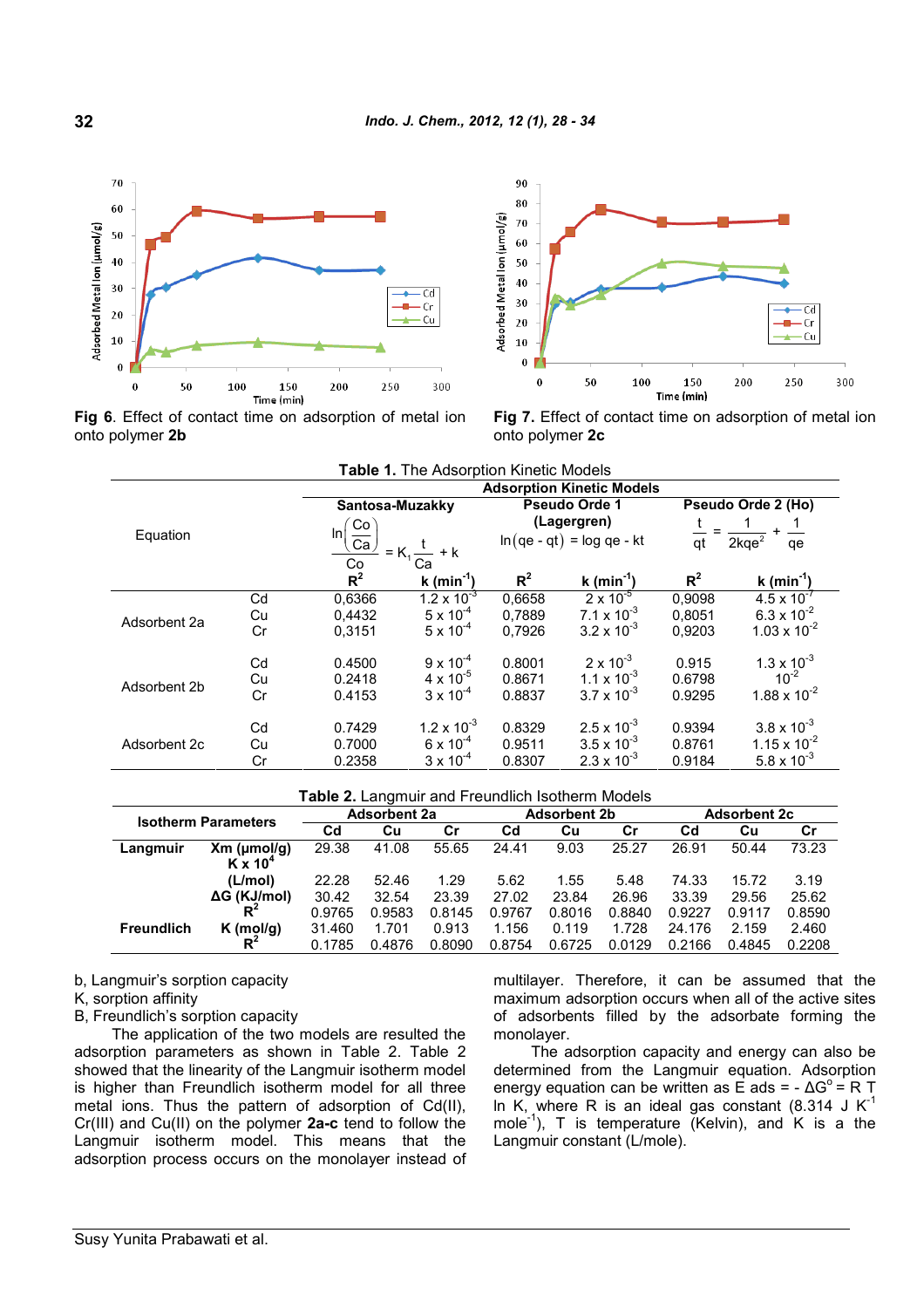| <b>Adsorbent</b>                                                 | <b>Metal</b>       | $Xm$ (µmol/g)  | <b>Reference</b> |
|------------------------------------------------------------------|--------------------|----------------|------------------|
| Aminopropyl silica gel-calix[4]arene polymer<br>(column methods) | Cu(II)             | 17.94          | [4]              |
| Poly-diallylcalix[6]arene<br>(Batch methods)                     | Cr(III)            | 14.7           | $[16]$           |
| p-t-b-calix[4]arene<br>(Batch methods)                           | Cu(III)<br>Cr(III) | 11.75<br>6.47  | $[24]$           |
| Poly-5-allyltetrahydroxy[4]arene<br>(Batch methods)              | Cr(III)            | 50.58          | $[25]$           |
| Baggase fly ash                                                  | Cu(II)             | 35.57          | $[26]$           |
| Grape stalks wastes                                              | Cu(II)             | 47.21          | $[27]$           |
| poly-monoallyloxy-pentaacidcalix[6]arene<br>(Batch methods)      | Cu(II)<br>Cr(III)  | 50.44<br>73.23 | [current work]   |

**Table 3.** Comparison of Metal Ion Adsorption on Calix[6]-Polymers and Other Adsorbents

The minimum energy of chemical adsorption is 5 kcal mole<sup>-1</sup> or 20 kJ mole<sup>-1</sup> [23]. Based on the data, the adsorption energies of the three adsorbents more than 23 kJ/mol. It means that the interactions between metal ions with the polymer **2a-c** can be viewed as a chemical adsorption process. This can be explained because the poly-calix[6]arenes have active sites such as hydroxy group (-OH), ester (-COOR) and carboxyl acid (-COOH) groups which can interact with Cu(II), Cd(II) and Cr(III). These active sites possess capability of capturing soft and hard metal ions. It can be understood that polycalix[6]arene and their derivatives have electron donating of the OH groups or the O-containing carbonyl groups at their lower rim which can donate pair of electrons to the metal ion, forming coordination.

The results indicate that the maximum adsorption capacity of  $Cr(III) > Cu(II) > Cd(II)$ . These phenomenon can be explained using the HSAB concept. Cu(II) is an acidic medium and Cd(II) is a soft acid because it has a large radius, while Cr(III) is a strong acid because it has a small radius and large charge. In the HSAB concept, soft acid will bind with soft bases, whereas hard acids will bind with hard bases. Active site on the adsorbent which is a strong base, so that it will be more stable binding to Cr(III) which is a strong acid as well. From these adsorption experimental results, it can be deduced that the adsorption capabilities were also influenced by the functional groups of calixarene polymers.

In general, the adsorption capacity of calix[6] polymers i.e. polymers **2c** for Cu(II) and Cr(III) determined to be around 50.44 and 73.23μmol/g respectively, is higher than other materials. The value adsorption capacities in different adsorbents are summarized in Table 3.

The data show that the adsorption capacity of calix[6]arene polymers are relatively high when compared with other sorbent materials. Therefore, it can be said that calix[6]arene polymers can be regarded as a potential adsorbent for trapping of heavy metals.

#### **CONCLUSION**

The adsorption experiment towards series of cations showed that third polymers: polymonoallyloxycalix[6]arene, poly-monoallyloxypentaestercalix[6]arene and poly-monoallyloxypentaacidcalix[6]arene can be selectively adsorbed for Cd(II), Cu(II), and Cr(III) cations. It has been observed that the amount of metal ions Cd(II), Cu(II)) and Cr(III) adsorbed was optimum at pH 7, 6 and 5 respectively. The adsorption of polymer **2a** fit the pseudo second order kinetic model. For adsorbent **2b** and **2c**, the adsorption kinetics of Cd(II) and Cr(III) also followed the pseudo second order kinetic model while for the Cu(II) followed the pseudo first order kinetic model. The adsorption behavior of Cd(II), Cu(II), and Cr(III) onto polymers **2a-c** obeys Langmuir's model. The adsorption energies of polymers **2a-c** more than 23 kJ/mol. It means that the interactions between metal ions with adsorbents can be viewed as a chemical adsorption process. It has been observed that polymer **2c** is more selective and efficient adsorbent for the removal of Cr(III). It was concluded that the functional groups of polymers play crucial roles in adsorption abilities. The adsorbents of calix[6]arene polymers can be regarded as a potential adsorbent in the application of heavy metals wastewater treatment.